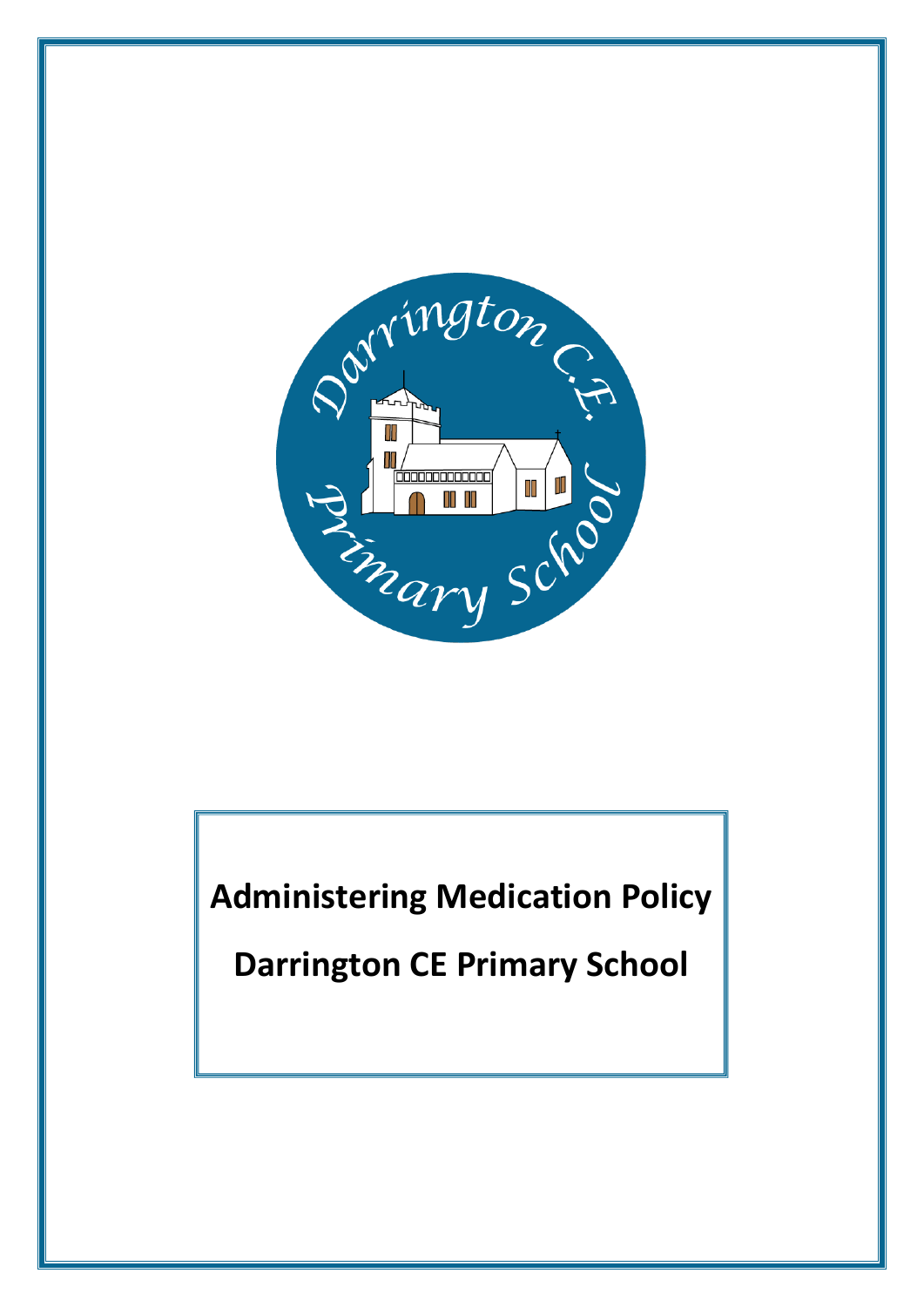# **Administering Medication Policy**

#### **Introduction**

To be read in reference to the DFE documentation 'Supporting pupils at school with medical conditions' (2015) and also the school policy for supporting pupils with medical conditions.

Legal advice states that it is a matter for the Headteacher's discretion whether or not to administer medicines to pupils. We are a caring staff and recognise that from time to time pupils do have additional medical needs. We also acknowledge that pupils may need to take long term medication during the school day. Some children with medical needs are protected from discrimination under the Equality Act 2010.

#### **Aim**

Under the DFE guidance *'Supporting pupils at school with medical conditions' (2015) school procedures for managing medicines on school premises will reflect the following details:* 

- medicines should **only** be administered at school when it would be detrimental to a child's health or school attendance not to do so
- no child under 16 should be given prescription or non-prescription medicines without their parent's written consent – except in an emergency
- a child under 16 should never be given medicine containing aspirin unless prescribed by a doctor. Medication, e.g. for pain relief, should never be administered without first checking maximum dosages and when the previous dose was taken.
- where clinically possible, medicines should be prescribed in dose frequencies which enable them to be taken outside school hours
- schools should only accept prescribed medicines if these are in-date, labelled, provided in the original container as dispensed by a pharmacist and include instructions for administration, dosage and storage. The exception to this is insulin, which must still be in date, but will generally be available to schools inside an insulin pen or a pump, rather than in its original container
- all medicines should be stored safely. Children should know where their medicines are at all times and be able to access them immediately. Medicines and devices such as asthma inhalers, blood glucose testing meters and adrenaline pens should be always readily available to children and not locked away. This is particularly important to consider when outside of school premises, e.g. on school trips
- when no longer required, medicines should be returned to the parent to arrange for safe disposal. Sharp boxes should always be used for the disposal of needles and other sharps
- a child who has been prescribed a controlled drug may legally have it in their possession if they are competent to do so, but passing it to another child for use is an offence. Monitoring arrangements may be necessary. Schools should otherwise keep controlled drugs that have been prescribed for a pupil securely stored in a non-portable container and only named staff should have access. Controlled drugs should be easily accessible in an emergency. A record should be kept of any doses used and the amount of the controlled drug held
- school staff may administer a controlled drug to the child for whom it has been prescribed. Staff administering medicines should do so in accordance with the prescriber's instructions. Schools should keep a record of all medicines administered to individual children, stating what, how and how much was administered, when and by whom. Any side effects of the medication to be administered at school should be noted in school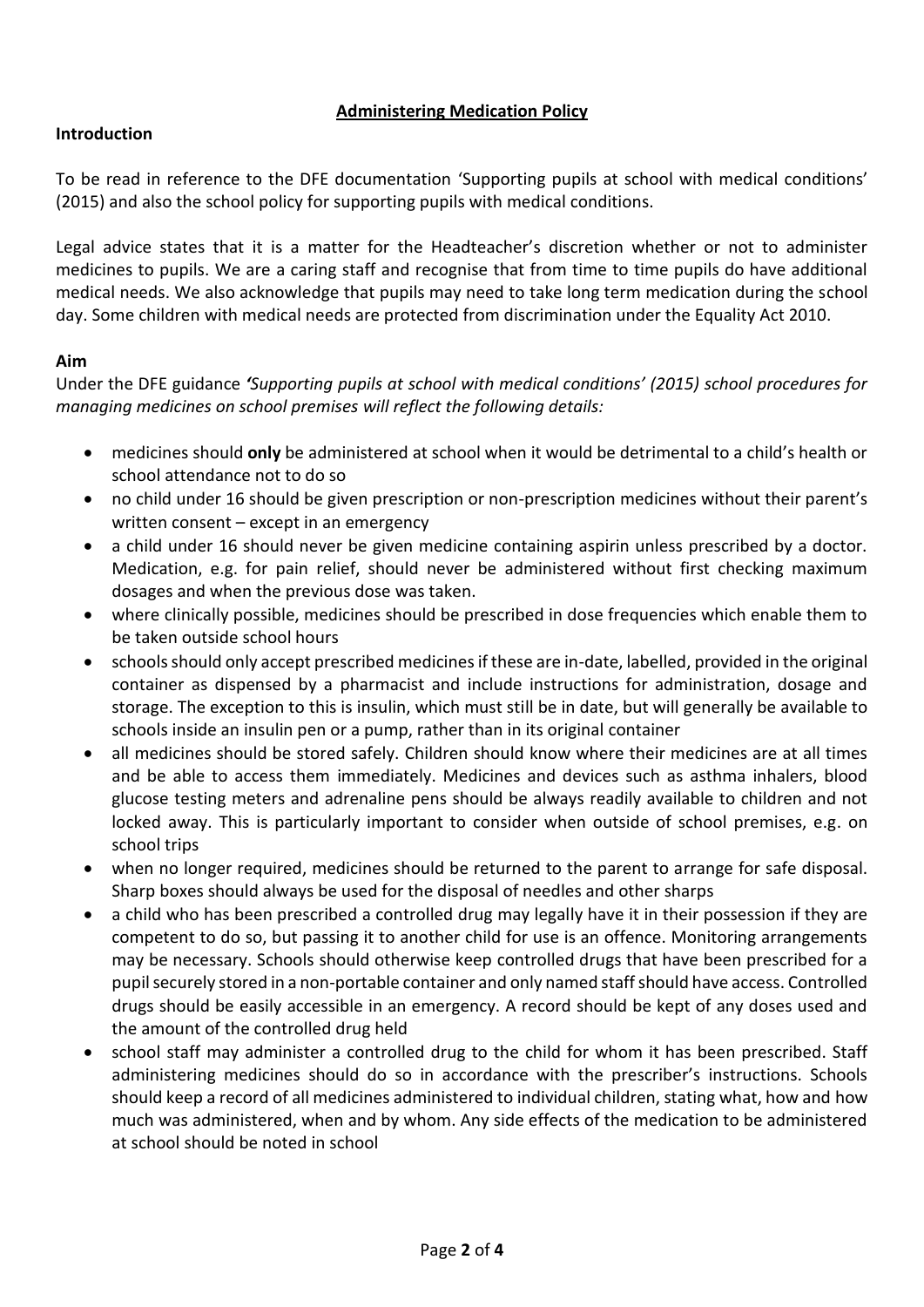## **Objectives**

The DFE documentation *'Supporting pupils at school with medical conditions' (2015)* states that where clinically possible, medicines should be prescribed in dose frequencies which enable them to be taken outside school hours. If this cannot be arranged and medication must be provided during the school day, staff will administer medication approved by the Headteacher. Staff can administer most types of short term medications that have been prescribed by a doctor, for example antibiotics, provided the parent has completed the **Administering Medication Form** to request us to do so on their behalf. This form is available from the school office.

- Pain relief **that has not been prescribed by a** doctor e.g. Paracetamol or Ibuprofen can be administered at the head teacher's discretion for the following circumstances:
- Broken limb
- Following an operation

# **Staff will not be able to administer the following:**

- Eye drops; injections; any 'timed' medication or specialist treatment which would result in serious consequences to a pupil if staff were to forget to administer the dose at a precise time of day.
- Packets of medicated sweets are unsuitable for pupils to have at school as we are unable to monitor if these are being eaten at the correct time intervals.

## **Long term medication**

Pupils who need to take long term medication for example inhalers to relieve asthma will be supervised by staff provided the parent has completed the **Administering Medication Form** to request this. Medication for other medical conditions may be administered by school staff after discussion with parents. We may need to seek advice from outside agencies for example school nursing and will need to be trained in how to appropriately administer certain medications for example the use of an EpiPen for pupils who have severe allergic reaction to certain triggers. The schools 'supporting pupils with medical conditions' policy provides a clear process for developing individual healthcare plans.

# **Parents are welcome to come to school to administer medication to their child if they would prefer to do so.**

## **Individual healthcare plans**

Some pupils may require their own individual healthcare plan. This will be written by the school alongside external agencies such as school nursing to support pupils with long term, complex medical conditions whilst at school.

**Medication needed at school** Towards the end of an illness, a child may be well enough to return to school but may still have to take the remaining course of treatment e.g. finish their antibiotic medicine. If the dose has to be taken during school hours, we must follow school guidelines for administering medication.